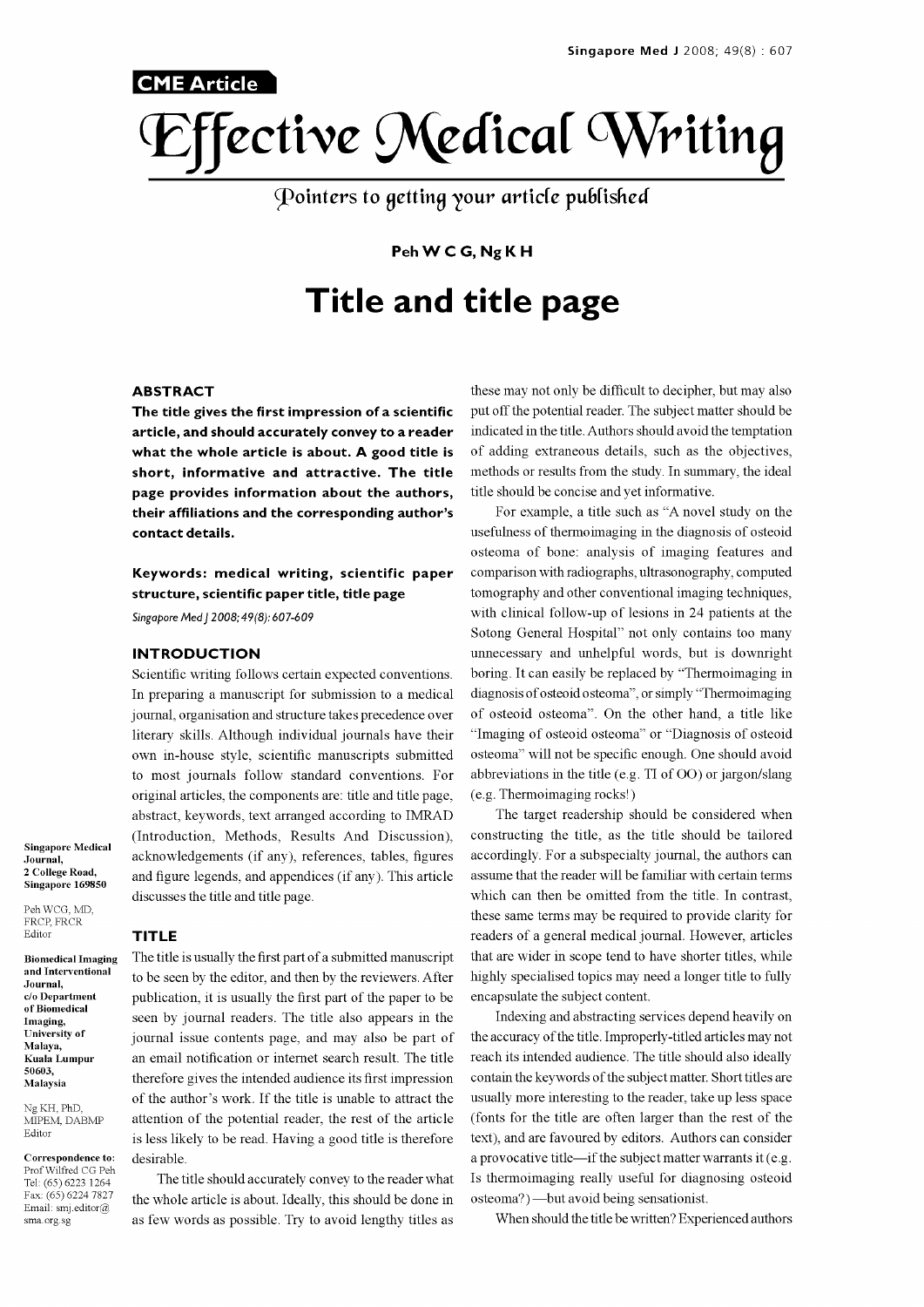recommend drafting a provisional title when doing the initial draft of the manuscript. This is usually revised and refined several times during the course of writing the manuscript, until the author is satisfied that it accurately reflects the article contents in an attractive manner. It is therefore worthwhile investing time and careful thought in formulating an appropriate and effective title.

Some journals require a "running title" which is a short version of the title. This is usually printed as a header at the top of each or alternate journal pages. The running title is limited in length by a maximum number of characters specified in the journal's author guidelines.

#### Box 1. What constitutes a good title:

- 1. Short
- 2. Informative
- 3. Attractive

### TITLE PAGE

Most journals require two title pages: one blinded and one complete (unblinded). The blinded title page consists of only the title and is sent to the reviewers with the rest of the blinded manuscript. There should not be any identifying information on the blinded title page.

The complete title page contains the title, as well as names of all authors, affiliations of all authors, and the complete contact information of the corresponding author. This part of the title page serves to identify and give credit to the authors who did the work and to the institution(s) at which the work was done. Criteria for authorship and listing of the order of authors will be dealt with in another article in this series.

As individual journals have their own in-house style, authors are advised to follow exactly the particular journal's "Instructions to Authors" or "Author Guidelines" for constructing the title page. Some journals require  $\begin{bmatrix} 1 \\ 2 \end{bmatrix}$ each author's full names, although the more common conventions are: first name, middle initial, then surname;  $\begin{bmatrix} 3. \\ 4. \end{bmatrix}$  or simply initials and surname. Some journals list the authors' qualifications (usually limited to two or three), while others also include each author's academic and/or professional appointments.

Authors embarking on their writing career will need to carefully consider the format of their names during first submission, and resist the temptation to change their names later on. For example, Lee Ee Meng may be inaccurately cited as "LE Meng" instead of "EM Lee". Taufik bin Rosli may prefer to be cited as "R Taufik" rather than "TB Rosli", and therefore may want to omit the "bin" during manuscript submission. Asian authors should ideally structure their names according to western  $\begin{bmatrix} 1 \\ 2 \end{bmatrix}$ convention, i.e. surname or desired name last, especially  $\begin{bmatrix} 2 \\ 3 \end{bmatrix}$ when submitting to international journals.

Female authors need to consider whether to stick to

their maiden surname or to adopt a new surname after marriage. After marriage, Dolly White may become Dolly McCall or even Dolly White -McCall. Religious conversions also often entail a name change. Therefore, the former Baliwant Dhillon Singh may be renamed BD Abdullah. A name change will mean separation of an author's work in the scientific literature databases, and a source of potential confusion for other researchers.

Each author's institutional affiliation should be clearly connected to the author's name. The institution listed should be the one at which the work was done. When two or more authors are listed, each in a different institution, the addresses should be listed in the same order as the authors and clearly labelled to the author's name, usually by alphabetical or numeral superscripts, or symbols. If the manuscript is submitted by, say, four authors from two institutions, each author's affiliation should be similarly labelled. Authors should avoid listing multiple affiliations for a single author.

If an author has moved to another address before publication, the journal editorial office should be informed. Some journals add the new address as a "present address" footnote. This is particularly important for the corresponding author. Failing to provide an updated address may lead to a delay in publication. Following publication, the corresponding author may need to respond quickly to letters to the editor, to provide reprints, or answer queries from readers and other researchers. The corresponding author's contact information consists of full mailing address (including postal code), telephone and fax numbers (with country and city codes), and current email address.

#### Box 2. Contents of unblinded (complete) title page:

- Title and running title
- Names of all authors
- Author affiliations
- 4. Corresponding author's contact information

#### **SUMMARY**

The title has served its purpose if the reader is attracted by it, has a good idea of what the article is about, and proceeds to read the abstract (and the rest of the article). The authors and their affiliations should be clearly listed, and accurately reflect apportionment of credit for the work done. The corresponding author's contact information should be complete and current.

#### Box 3. Take home points:

- 1. Keep the title short, informative and attractive
- List authors and affiliations accurately
- 3. Corresponding author's contact information should be complete and current